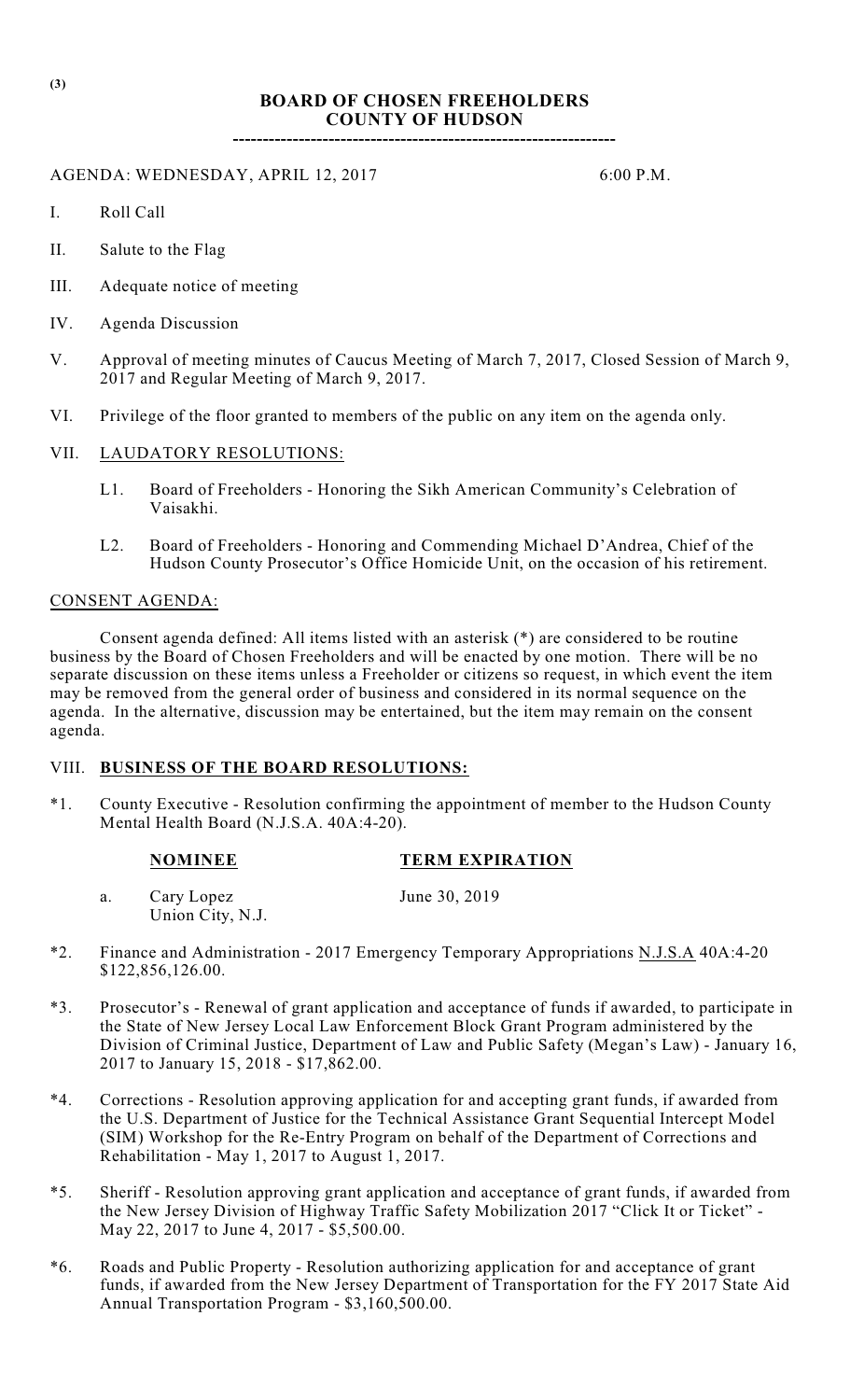### REGULAR AGENDA: WEDNESDAY, APRIL 12, 2017 PAGE 2

- \*7. Health and Human Services Resolution authorizing application for and acceptance of funds, if awarded, from the New Jersey Department of Health Division of HIV, STD and TB Services for the Hudson County Ambulatory Tuberculosis Care Program - July 1, 2017 through June 30, 2018 - \$302,780.00.
- \*8. County Executive Resolution authorizing application for grant funds and accepting said funds if awarded under the FY 18 & FY 19 New Jersey Division of Travel and Tourism Destination Marketing Organization (DMO) Grant - \$500,000.00.
- \*9. Prosecutor's Resolution approving application for grant funds and accepting said funds if awarded under the Edward Byrne Memorial Justice Assistance Grant (JAG) Program Department of Law and Public Safety for the Hudson County Multi-Jurisdictional Gang, Gun and Narcotics Task Force - July 1, 2016 through June 30, 2017 - \$143,934.00.
- \*10. Family Services Resolution approving the award of funds from the New Jersey Department of Labor and Workforce Development for the implementation of a Special Initiative Expungement Pilot Program in coordination with the Hudson County Bar Association - \$175,000.00.
- \*11. Prosecutor's Resolution authorizing grant application and accepting funds, if awarded, from the New Jersey Department of Law and Public Safety Division of Criminal Justice Victims of Crime Act (VOCA) Grant Program - October 1, 2016 to March 31, 2018 - \$370,510.00.
- \*12. Family Services Resolution amending Resolution Nos. 377-7-2016, 421-7-2016, 548-9-2016, 549-9-2016 and 622-10-2016 to deobligate and re-allocate funds to continue Workfirst New Jersey activities - July 1, 2016 to June 30, 2017 - \$553,771.00.
- \*13. Parks and Community Services Resolution authorizing minor amendments to Fiscal Year (FY) 2014 and (FY) 2015 Consolidated Plans.
- \*14. Corrections / Health and Human Services Resolution authorizing a non fair and open contract with Thurman Muhammad for Educational Services for the Hudson County Correctional Center and Barber Services for the Meadowview Psychiatric Hospital - \$19,400.00.
- \*15. County Executive / Board of Freeholders Resolution authorizing payment to Casino in the Park, Lincoln Park, Jersey City, New Jersey 07304, May 25, 2017, for the Annual Memorial Day Ceremony for Veterans at the Casino in the Park co-sponsored by the Hudson County Executive and Board of Chosen Freeholders - \$7,500.00.
- \*16. Health and Human Services Resolution authorizing a non fair and open contract for the support and maintenance of Routematch Software, Inc. Proprietary Computer Software - \$32,999.00.
- \*17. Law Resolution awarding Professional Services Contract non-fair and open Berman & Wright Architecture, Engineering & Planning, LLC - Engineering Services - \$55,000.00.
- \*18. Prosecutor's Resolution approving a non-fair and open contract with Innovative Data Solutions, Inc. d/b/a Power DMS, Inc. for the purchase of Power DMS Software on behalf of the Prosecutor's Office - \$11,289.00.
- \*19. Superintendent of Elections Resolution awarding non-fair and open contract to A. Pensa Modern Movers for the transportation of Voting Machines on behalf of the Superintendent of Elections for the School Board and Primary Elections - January 1, 2017 to June 30, 2017 - \$65,755.00.
- \*20. Parks and Community Services Resolution approving a non-fair and open contract with Signature Sites, LLC. for the purchase of Workout Stations for Department of Parks and Community Services - \$14,292.75.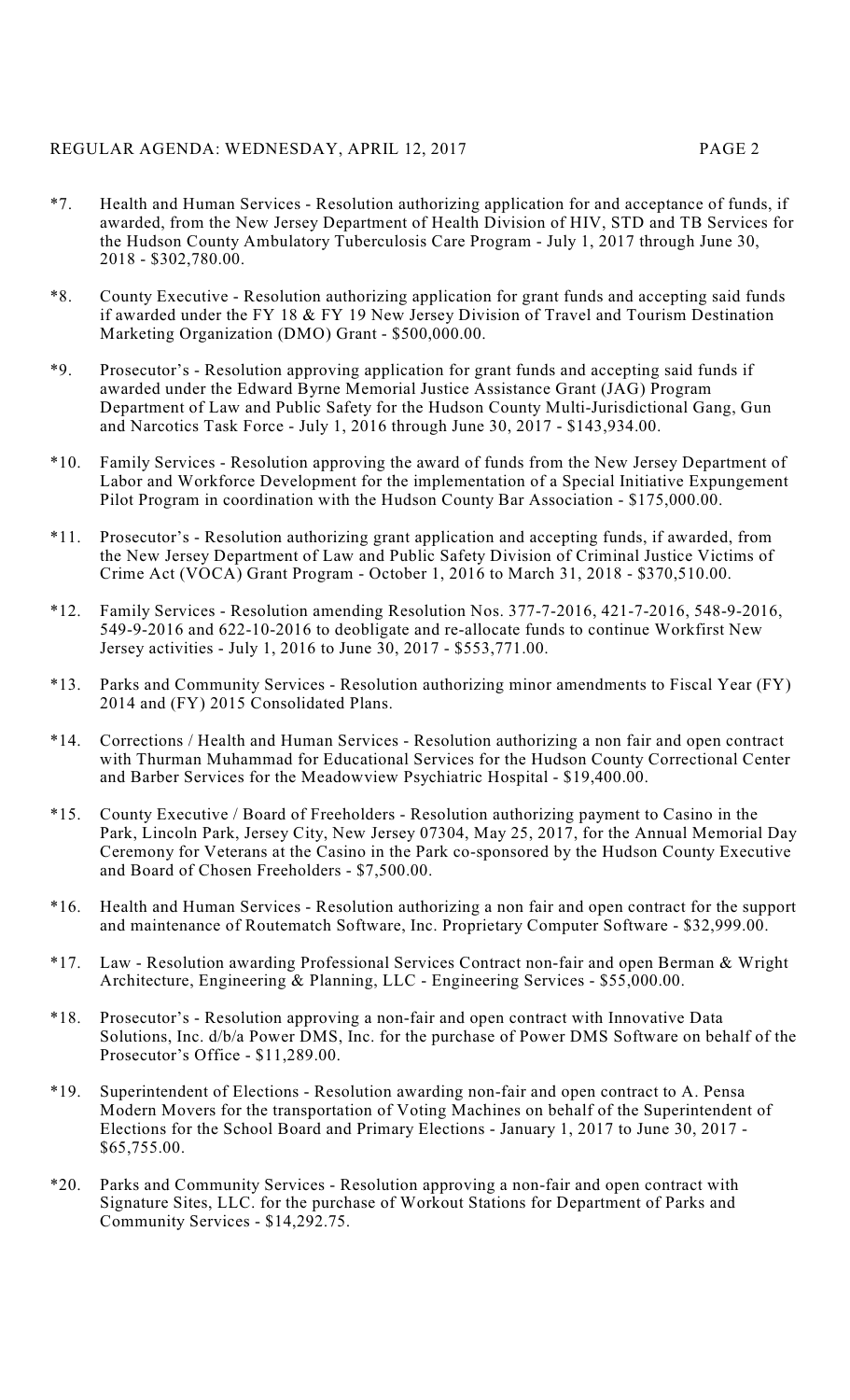\*21. Purchasing - Approve Purchasing Agent's award, purchases made under State Contracts:

|                | <b>VENDOR</b>                                               | <b>COMMODITY</b>                                                                                                       | <b>AMOUNT</b> | <b>DEPT</b>                                 |
|----------------|-------------------------------------------------------------|------------------------------------------------------------------------------------------------------------------------|---------------|---------------------------------------------|
| a.             | Celebrity Ford, LLC<br>d/b/a Beyer Ford<br>Morristown, N.J. | Purchase One F250<br>Pick-Up Truck with<br>8' Snow Plow                                                                | \$29,666.00   | Roads &<br>Public<br>Property               |
| $\mathbf b$ .  | East River Energy<br>Guildford, CT                          | Gasoline<br>$(87$ Octane)                                                                                              | \$50,000.00   | Roads &<br>Public<br>Property               |
| $\mathbf{c}$ . | *Goodyear Tire &<br>Harrison, N.J.                          | <b>Automobile Tires</b>                                                                                                | \$10,000.00   | Roads &<br><b>Public</b><br><b>Property</b> |
| d.             | Grainger, Inc.<br>Vineland, N.J.                            | <b>Industrial Supplies</b>                                                                                             | \$25,000.00   | Various                                     |
| e.             | ***Northeast Auto &<br><b>Truck Parts</b><br>Bayonne, N.J.  | Maintenance & Repair<br><b>Services for Light/</b><br><b>Medium Vehicles</b>                                           | \$40,000.00   | Roads &<br>Public<br><b>Property</b>        |
| f.             | Somerset, N.J.                                              | ** SHI International Corp Purchase of ClearSwift<br><b>Cyber Security Products</b><br>(Data Processing<br>\$39,938.46) | \$83,280.96   | Data<br>Processing                          |
|                |                                                             | Renewal of Sophos AntiVirus AntiMalware<br><b>Maintenance Contract (Data</b><br>Processing \$43,342.50)                |               |                                             |
| g.             | Simonik Moving $&$<br>Storage<br>Bound Brook, N.J.          | <b>Moving Services</b><br>(Annex Building)                                                                             | \$13,220.00   | Roads &<br>Public<br>Property               |
| h.             | Verizon Wireless<br>Wallingford, CT                         | Cellular Telephone<br>Service and Equipment                                                                            | \$30,000.00   | Various                                     |
| i.             | *WB Mason Co.<br>Secaucus, N.J.                             | <b>Purchase (50) Task Chairs</b><br>& (6) Task Stools (Correctional<br>Center \$6,659.16)                              | \$56,659.16   | Correctional<br>Center                      |
| j.             | <b>Taser International</b><br>Scottsdale, AZ                | For a three (3) Year Contract<br>for Storage & Licenses of Axon<br>Flex Body Cameras                                   | \$26,233.00   | Correctional<br>Center                      |
|                |                                                             | <b>TOTAL</b>                                                                                                           | \$364,059.12  |                                             |
|                |                                                             |                                                                                                                        |               |                                             |

\* Denotes: Hudson County Vendor \*\* Denotes: Minority Vendor

\*22. Purchasing - Purchases made under Middlesex Regional Education Services Cooperative Pricing System:

|       | <b>VENDOR</b>                                   | <b>COMMODITY</b>                                                                                                              | <b>AMOUNT</b> | DEPT  |
|-------|-------------------------------------------------|-------------------------------------------------------------------------------------------------------------------------------|---------------|-------|
| a.    | Cherry Valley Tractor<br>Sales<br>Marlton, N.J. | Purchase 6 Kubota Utility<br>Vehicles to Maintain the Parks<br>and to be used for the Park<br>Rangers<br>(Parks \$160,878.18) | \$160,878.18  | Parks |
| $b$ . | Daktronics<br>Brookings, SD                     | Purchase 2 Outdoor Portable<br>Scoreboards for James J. Braddock/<br>North Hudson Park<br>(Parks \$7,788.00)                  | \$7,788.00    | Parks |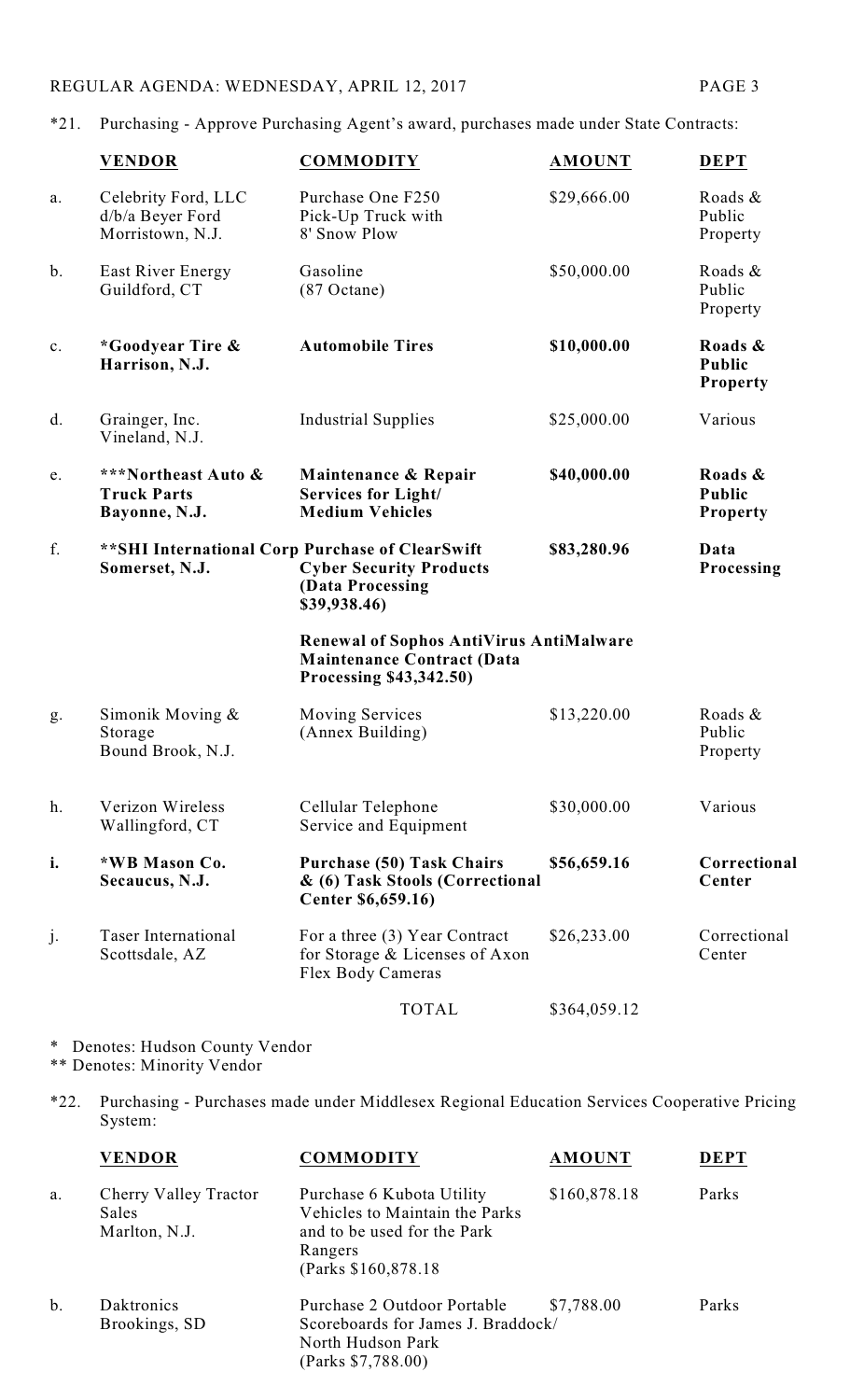| REGULAR AGENDA: WEDNESDAY, APRIL 12, 2017 |                                                    |                                                                                                                                                                    | PAGE 4       |                                             |
|-------------------------------------------|----------------------------------------------------|--------------------------------------------------------------------------------------------------------------------------------------------------------------------|--------------|---------------------------------------------|
| $\mathbf{c}$ .                            | Lighton Industries, Inc.<br>Toms, River, N.J.      | Remove and Replace one (1)<br>Set of Computer Floor Stairs to<br>Control Room C5 at the<br>Correctional Center (Roads &<br>Public Property \$3,066.87)             | \$35,435.66  | Roads &<br>Public<br>Property               |
|                                           |                                                    | Remove and Replace Eleven (11)<br>Sets of Computer Floor Stairs to<br>Control Rooms throughout the<br>Correctional Center (Roads &<br>Public Property \$32,368.79) |              | Roads &<br>Public<br>Property               |
| d.                                        | Murray Paving &<br>Concrete, LLC.<br>Paramus, N.J. | Paving for Juror Parking<br>at Cook Street/Oakland<br>Avenue Lot (Roads & Public<br>Property \$50.800.71)                                                          | \$50,800.71  | Roads &<br>Public<br>Property               |
| e.                                        | *V.E. Ralph Son, Inc.<br>Kearny, N.J.              | <b>Purchase Individual First Aid</b><br><b>Kits for Law Enforcement</b><br><b>Officers (Office of Emergency</b><br><b>Management \$109,990.54)</b>                 | \$109,990.54 | Roads &<br><b>Public</b><br><b>Property</b> |
|                                           |                                                    | <b>TOTAL</b>                                                                                                                                                       | \$364,893.09 |                                             |

- \*23. Purchasing Approve Purchasing Agent's awards:
- a. Senor Citizen Boat Ride Services (Office on Aging, Health & Human Services) one (1) reply -two (2) year period - Hornblower New York, LLC:

| For 2017                         | Cost Per Cruise | \$38.00 |
|----------------------------------|-----------------|---------|
| For 2018                         | Cost Per Cruise | \$38.00 |
| <b>Contract Shall Not Exceed</b> | \$211,200.00    |         |

b. Tree Trimming and Removal - (Parks) - two (2) replies - two (2) year period - Reliable Tree Services, Inc.

> Cost Per Hour \$200.00 Contract Shall Not Exceed \$120,000.00

c. CHANGE ORDER - Rock Salt - (Roads & Public Property) - Atlantic Salt, Inc.:

| <b>Contract Amount</b> | \$420,000.00 |
|------------------------|--------------|
| Change Order           | \$84,000.00  |
| New Contract Amount    | \$504,000.00 |

- \*24. Health and Human Services Resolution awarding a non-fair and open Professional Service Contract to the Young Men Christian Association (YMCA) of Newark and Vicinity for the Operation of Youth Shelter Services for Hudson County Juveniles in need of shelter - May 1, 2017 through April 30, 2018 - \$241,995.00.
- \*25. Roads and Public Property Resolution approving Change Order No. 1 Orchard Holdings, LLC "Traffic Signal Improvements to Eight Intersections, Package V, Harrison, Hoboken, North Bergen, Union City and Weehawken" - \$93,466.25.
- \*26. Parks and Community Services Resolution authorizing the County of Hudson to enter into a Cooperative Service Agreement with the United States Department of Agriculture Animal and Plant Health Inspection Service, Wildlife Services to engage in a program to reduce health and safety risks associated with Canadian Geese - March 1, 2017 to February 28, 2018 - not to exceed \$35,776.00.
- \*27. Parks and Community Services Resolution authorizing the encroachment onto the County Right of Way at 1410 Grand Street in the City of Hoboken - \$1,450.00.